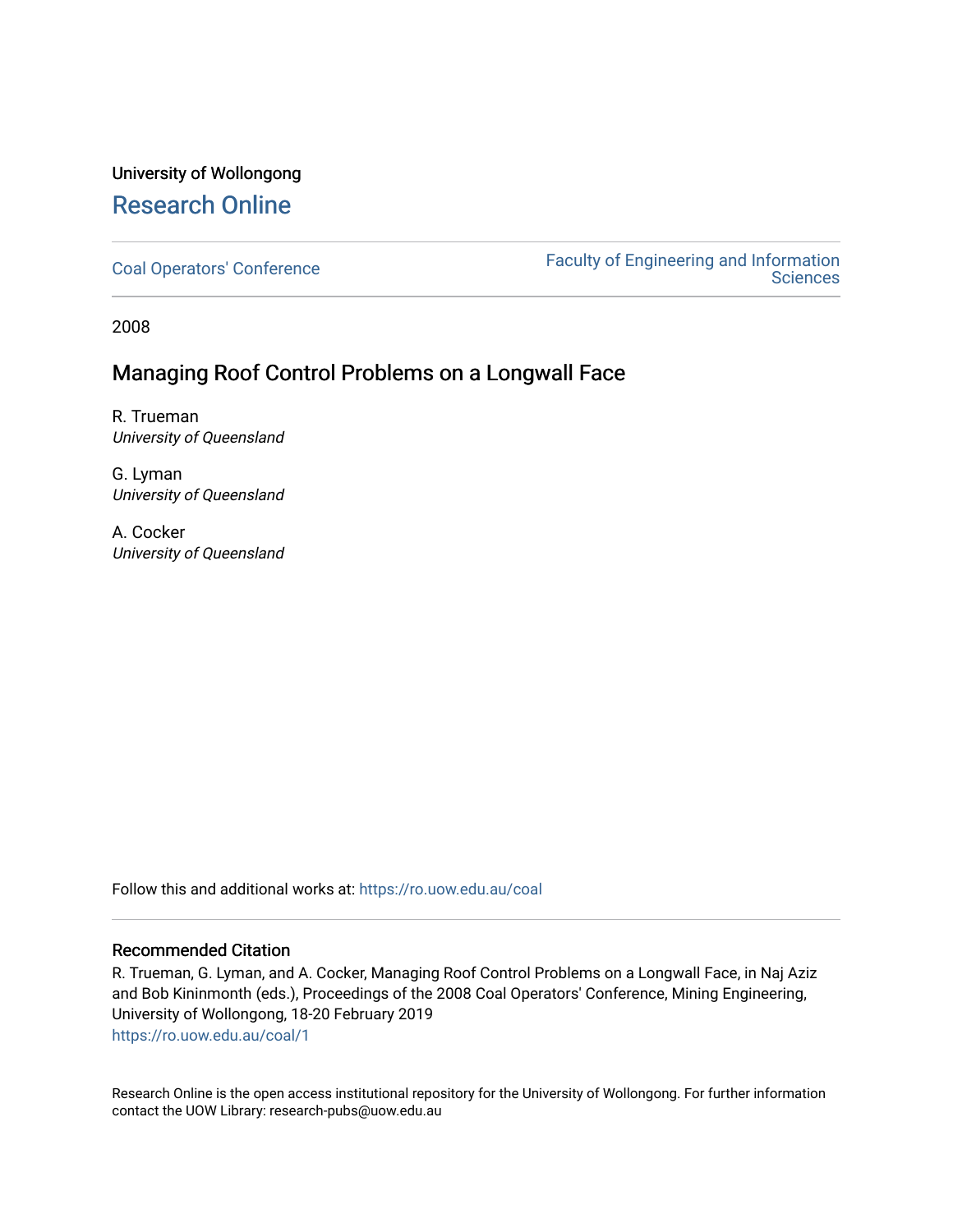# **MANAGING ROOF CONTROL PROBLEMS ON A LONGWALL FACE**

# **Robert Trueman**<sup>1</sup> **, Geoff Lyman**<sup>1</sup>  **and Alan Cocker**<sup>1</sup>

*ABSTRACT:* A proven way of interpreting the shield leg pressure sensor data within each shield load cycle has been developed by the authors and this has been encapsulated into real time and non real time software. A load cycle is the change in support pressure with time from setting the support against the roof to the next release and movement of the support. It is now possible to automatically identify when a shield has too low a set pressure, and when a shield is faulty and/or has an inadequate capacity for the conditions. It has been found that once set conditions deteriorate and shields are set manually it is very common for set pressures to be too low for the conditions, resulting in roof control problems. The software can automatically identify set pressures that are too low which will enable auditing of shield operation and corrections to be made. Up to 10% of shield legs have faults on a typical Australian longwall and these periodically result in localised roof control problems. Faulty support components are automatically identified, enabling timely repairs to be made. On some longwalls the shields become overloaded at the peak of the periodic weighting cycle and the software can identify the difference between a heavily loaded support and one that is overloaded. By minimising the cycle time and making sure that set pressures are adequate in cycles following the overloading event, it is quite possible to successfully mine through an overloading event if the event is correctly identified.

The use of this software has the potential to significantly reduce or even eliminate roof control problems on a longwall face with significant benefits to both productivity and safety. By automatically identifying potential causes of roof control problems and offering solutions, the software has the potential to aid longwall automation. A Beta test version of the real time software has been successfully working at BMA's Broadmeadow Mine for some time and several mines have benefited from expert off-line analyses using the software. The software can also be used to isolate the many interconnected factors affecting roof control on a longwall face, which will enable their quantification and is therefore a powerful research tool.

#### **INTRODUCTION**

In recent years, longwall roof supports (shields) have been equipped with pressure sensors and hydraulic leg pressures can be displayed in real time. Despite the vast quantity of monitoring data captured on a daily basis from the majority of modern longwall faces, few geotechnical analyses are undertaken. The collected data are largely unused for roof control or for other purposes such as maintenance. The failure of the industry to make full use of the data from the face has largely been a result of its volume in real time, its level of corruption, and the lack of a methodology for data interpretation in the context of support-strata interaction.

It is now possible to go to a longwall site and, using the software developed by the authors, interpret how the supports are interacting with the strata without any prior monitoring of the longwall and to identify faulty support components. This allows the optimisation of mining strategy in terms of set pressure and maintenance scheduling in order to mitigate or even avoid strata control problems. Issues such as faulty support components have been demonstrated to periodically lead to roof control problems and costly delays at all sites, even those where roof conditions were good. Setting the supports too low for the conditions can also lead to significant roof control problems.

The interpretations and identifications are based on the recognition of characteristic load cycles. A load cycle is the change in support pressure with time from setting the support against the roof to the next release and movement of the support. The recognition of the load cycles depends on accurate delineation of roof support pressure behaviour and extraction of key features such as average pressure throughout the cycle, the number of yield events, the set pressure, the rate of loading in part or all of the cycle and the cycle length. The extensive validation of the capabilities of the software showed that load cycle features were accurately mapped and that they could give a useful interpretation of the mining conditions.

In contrast to the software available prior to the authors' developments, the system uses and cross references all available data to obtain the required accuracy of load cycle definition. The minimum data input requirement is shearer position, DA ram extension and pressure sensor data, but AFC and shearer power draw can also be used to improve the accuracy of interpretation and aid in identification of corrupted signals. Existing software were all found to be incapable of accurate load cycle delineation, which significantly limits their interpretative capabilities. This is not to say that these software packages are not useful, rather that interpretive capabilities based on load cycle analysis cannot be encapsulated into those programs.

 $\overline{a}$ 

*<sup>1</sup> BRC Mining and Geology, University of Queensland*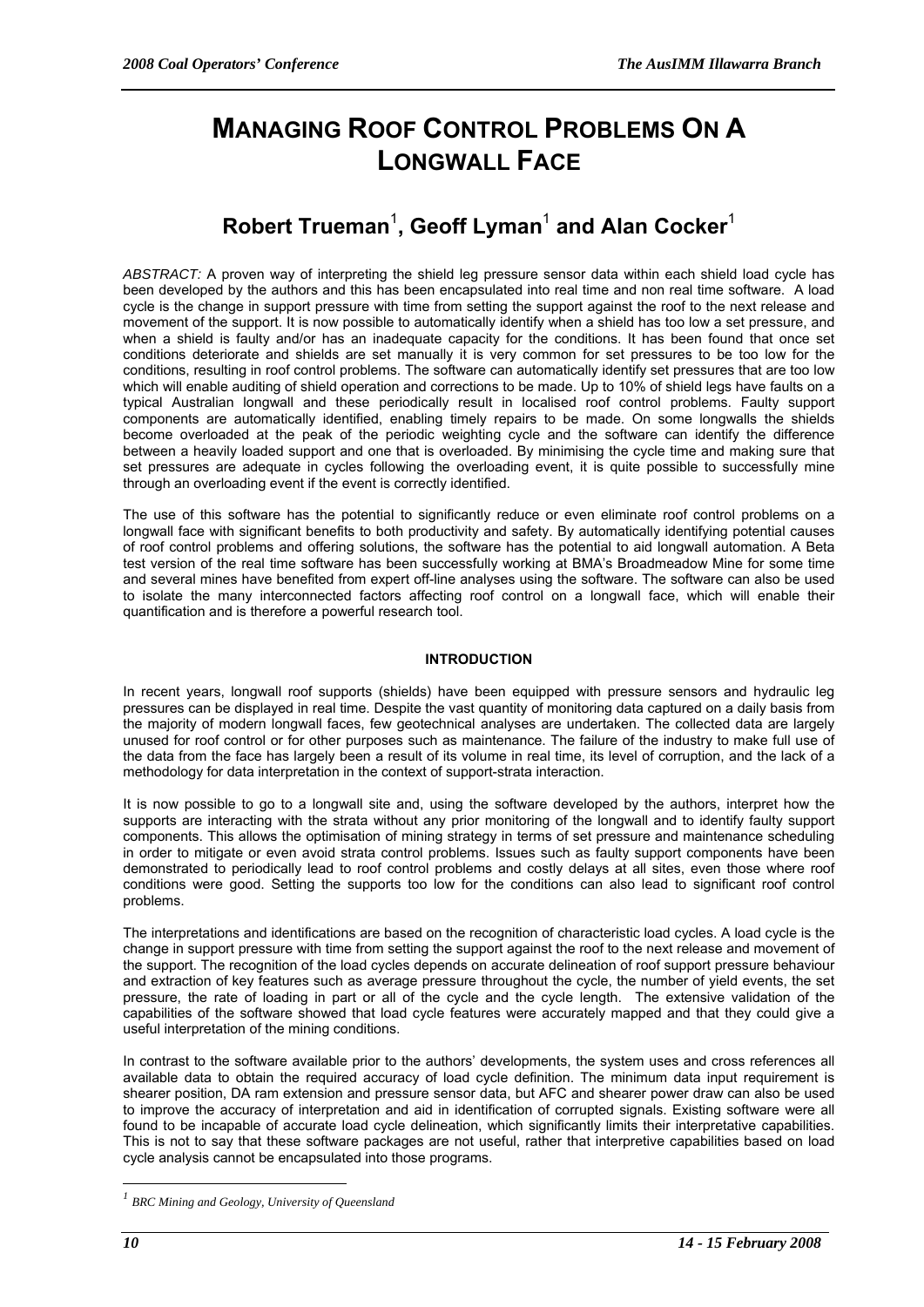The software developed by the authors of this paper has now been extended from "off-line" to "on-line" as an aid to managing roof control problems as they develop.

#### **LOAD CYCLE ANALYSIS**

A number of geotechnical models have been developed that claim to be able to relate how a longwall powered support is interacting with the surrounding strata. The methods include: detached block theory (Wilson, 1975); yielding foundation theory (Smart and Aziz, 1986); empirical nomograph based method (Peng et al, 1987); load cycle analysis (Park et al, 1992; Peng, 1998); neural networks (Chen, 1998); various numerical models (eg Gale, 2001; Klenowski et al, 1992); ground response curves (Medhurst and Reed, 2005). All models in the public domain literature were reviewed by the authors of this paper (Trueman et al, 2005a). It was concluded that the above models, whilst offering important contributions towards understanding support-strata interactions, did not offer effective means of interpreting how supports interacted with the strata. Periodic weighting and time dependency are essential components of any model that attempts to describe shield-strata interaction and none of the above models considers both of these and most do not consider either. Support yielding is also important and is seldom explicitly considered.

A mechanistic consideration of how the support and strata interact indicates that there should be four basic pressure time patterns to be observed that will indicate when a support has: an adequate capacity and appropriate set pressure; adequate capacity and too high a set pressure; inadequate capacity; and too low a set pressure. The concept has been validated and further refined through the back-analysis of more than 700,000 individual load cycles on seven longwall panels located in six seams at five mines and nine geotechnical domains.

#### **Adequate capacity and appropriate set pressure**

A load cycle in which near stabilisation of the roof is achieved, without one or more yielding events (Figure 1), indicates that the roof characteristics are such that the set pressure is adequate to 'clamp' the roof in place or to support the roof load without any downward displacement other than that due to the elastic compression of the support. There is an initial rapid increase in support pressure followed by a marked decrease in the rate of pressure increase as the support stabilises the roof. The term 'near stabilisation' is used as full stabilisation (no further convergence) may never occur in a normal cycle time.



**Figure 1 - Pressure** *versus* **time trend for a typical loading cycle where no yield occurs, indicative of a support of adequate capacity and appropriate set pressure.** 

Minimal roof deterioration is associated with such pressure-time profiles. There should be minimal, if any, roof control delays and hence production rates may be high.

Time should not play an important role in terms of the support-strata interaction for a support with an adequate capacity and appropriate set pressure. If the load cycle is short then the portion of the pressure time cycle where near stabilisation is occurring will be shorter and will be longer for longer load cycles. Delays in production, for a maintenance shift for example, should not adversely impact on roof control.

#### **Too low a set pressure**

Where set pressures are too low for the conditions loading rates are high when compared to situations where the support capacity is adequate and the set pressure is appropriate. The loading rate remains relatively constant throughout the load cycle and the support is unlikely to reach yield. Figure 2 illustrates a typical pressure time chart where set pressure is too low for prevailing conditions; the pressure rise from set to release is relatively constant with little indication of a reduction in the rate of loading. Under such conditions increased loading rates caused by the set pressure being too low for the conditions may result in the unraveling of roof strata. This unraveling results in degradation of the roof conditions such that at the release of the support the roof would not be able to maintain its integrity and would start to break up, leading to difficult set conditions in the next cycle. The difficulty in setting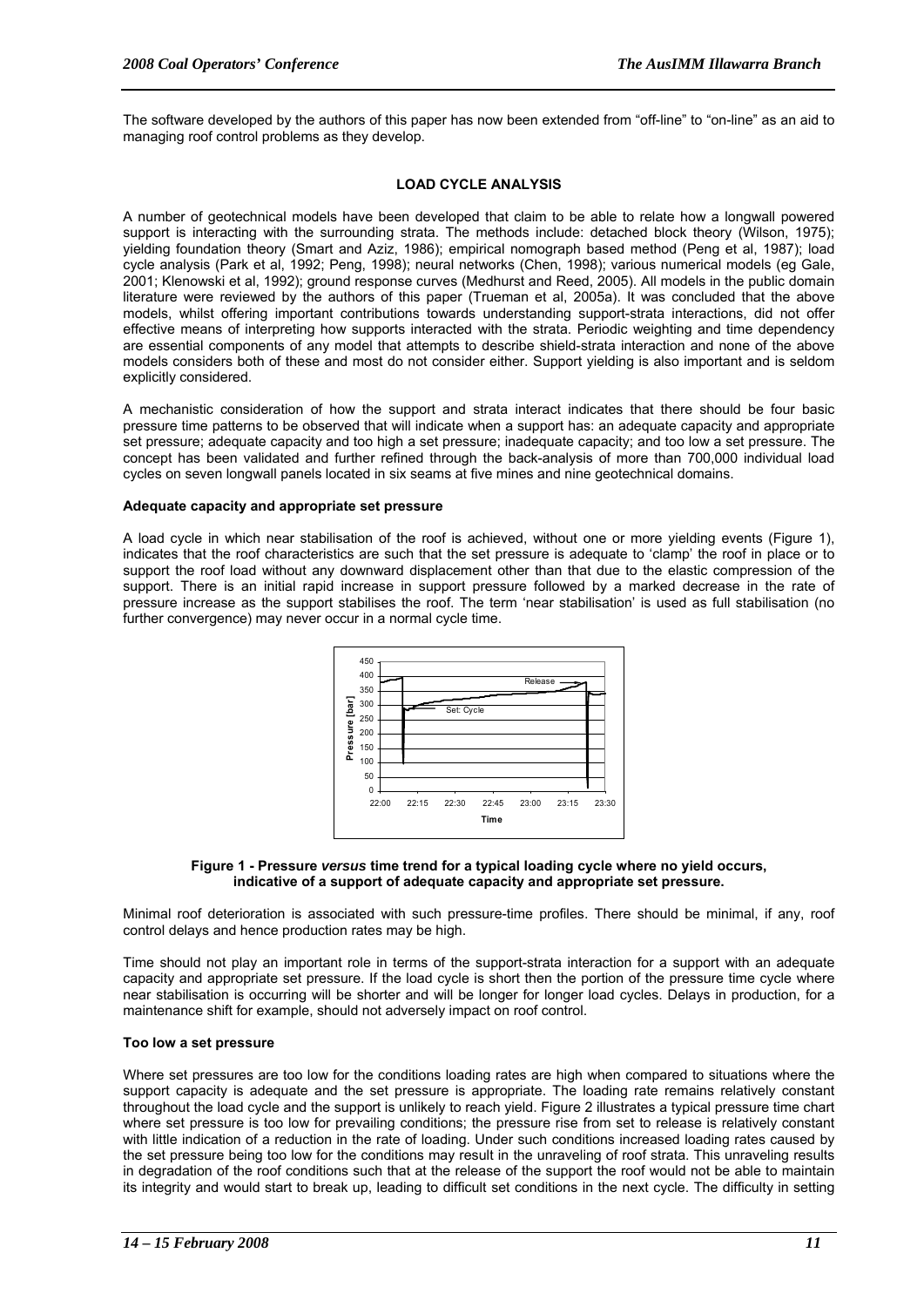the supports may further exacerbate the problem, as set pressures achieved on the subsequent load cycles would be affected by the poor roof conditions such that achievement of sufficient set pressures may not be possible. The low set pressures and associated rapid roof movement and unraveling of the strata may eventually lead to roof cavities and potential production delays.



#### **Figure 2 - Typical loading pattern with set pressure too low for the conditions**

In the authors' experience too low set pressures usually results where set conditions are poor and operators resort to manual setting of supports. This can be due to soft and fractured immediate roof due to say the presence of faulting or where the longwall has been stopped for a considerable time where the immediate roof is weak. Where supports have been overloaded, as described later, set conditions for subsequent cycles can become difficult.

Extensive back-analyses of longwall sites in Australia carried out with the aid of the software has revealed that once manual setting is resorted to it is quite common for operators to give little consideration to the set pressure. In the authors' experience low sets can often be avoided and are often a result of operator's lack of understanding of the effects that set pressures below a critical value can have on roof control. Even where set conditions are poor it is usually possible to set supports to an adequate set pressure but this can take more effort on the part of the operator. The premature overriding of automatic setting of supports also appears to be an endemic problem on Australian longwalls. Routine auditing of set pressures and when automatic setting is overridden is essential for managing roof control problems on a longwall face and the software described in this paper facilitates this.

In long load cycles the support pressure may reach a level which would normally be adequate for the conditions. However by this time damage to the roof will have already occurred. Minimising the cycle time where set pressures are too low for the conditions leads to less roof degradation. Wherever possible increasing set pressures is the best strategy for minimising roof control problems where set pressures are low. With shields rated at about 100 tonnes per square meter before the shearer takes the next cut, no problems have been observed by the authors of this paper at set pressures of 60% or greater. This equates to an initial support density of 60 tonnes per square meter before the cut. With the same shield rating significant problems have been observed at set pressures below 40% of yield, which equates to 40 tonnes per square meter before the cut. Based upon these observations the authors of this paper would recommend a set pressure equating to a minimum support density of 40 tonnes per square meter before the cut and would consider 60 tonnes per square meter to be better if such set pressures can be practically achieved. If such set pressures are not attainable in the conditions then mining as rapidly as possible will mitigate subsequent roof control problems.

Once roof conditions deteriorate to such an extent that the roof begins to break up the pressure-time signals often become more complex than shown in Figure 2 when set pressures are low. Nevertheless, control of the roof is seldom if at all achieved until set pressures return to acceptable levels, even if remedial action is taken such as grouting the roof. The authors have observed many situations on longwalls where cavities have continued to form after remedial work has been carried out because set pressures have been low in subsequent cycles.

Roof control problems are not inevitable with set pressures below 40 tonnes per square meter because time is a critical factor as previously discussed. If mining is rapid it is quite possible that roof control problems may not develop. At some stage however delays to production will occur and if set pressures are not adequate roof control problems will eventuate.

#### **Inadequate support capacity**

When there is no evidence of stabilisation during support yielding, as in Figure 3, the support cannot arrest the roof movement and the support capacity is inadequate for the conditions. Two causes of support overloading have been observed by the authors. One is due to loading transferred from the immediate and/or main roof. The second is a result of one or both supports adjacent to a particular support being faulty and therefore not carrying their rated load. The functioning support is forced to take a higher load in such a case. In such circumstances average loading rates tend to be high.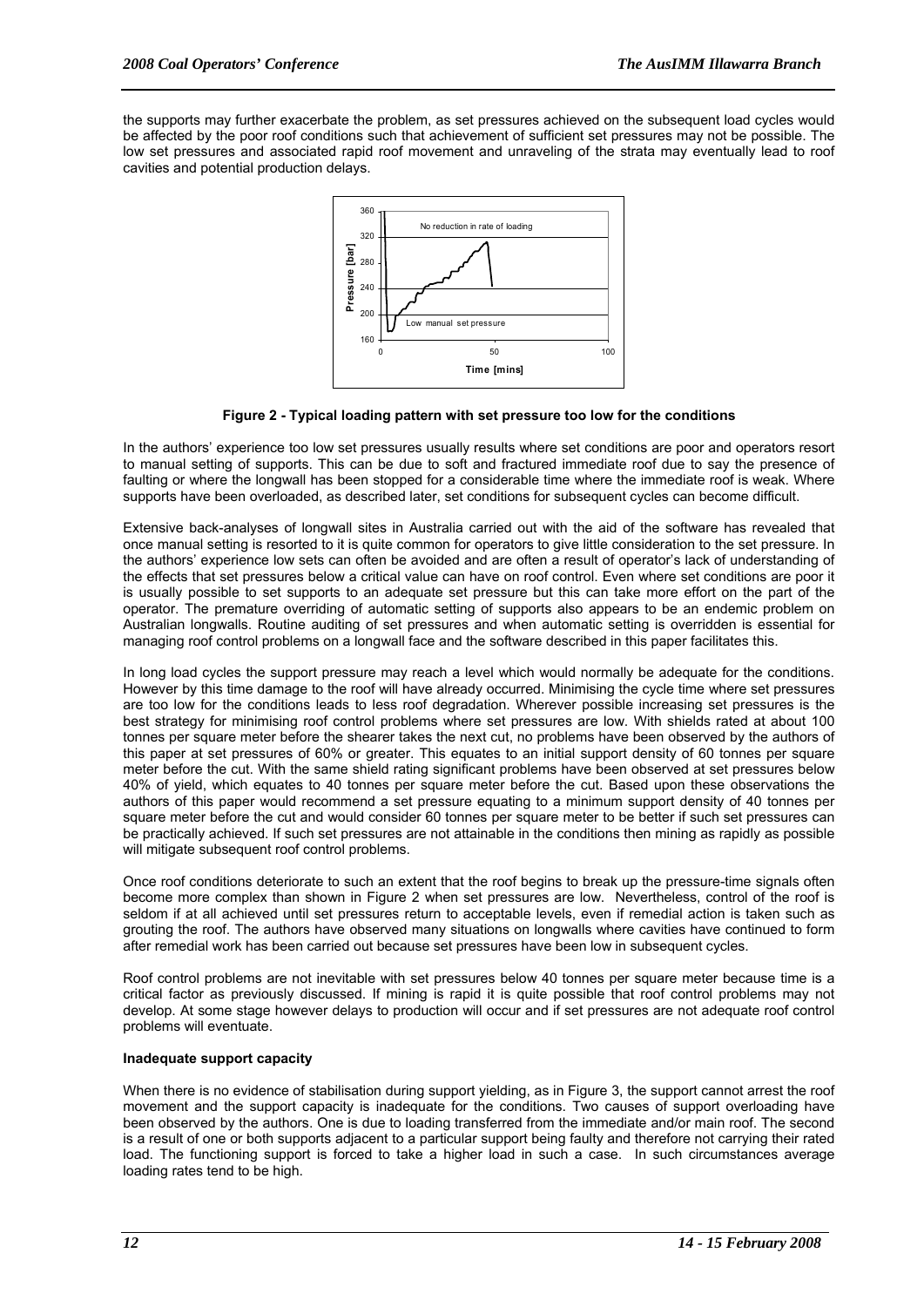Based on the experience of the authors, a typical Australian longwall where the supports are not new will have up to 10% of the shield legs faulty at any one time. This is resulting in significant localized roof control problems and production delays. The automatic identification of faults by the software is aimed at achieving rapid repair and a minimization of these problems.

The phenomenon of 'periodic weighting' occurs when the main and/or immediate roof cantilevers over the support. Where competent beds occur in the main and/or immediate roof long cantilevers can form over the support and, as the cantilever lengthens, loads are created which simply cannot be resisted by the support. In such conditions loads just after the cantilever breaks off are usually moderate and can be stabilised, but the load just before the cantilever breaks where periodic weighting intervals are long in physical extent may exceed the support capacity.

The authors have observed effects from thick competent beds whose base was located 50 m from the top of the extraction and the top of which extended to 80 m into the roof at one mine. At another mine the authors identified a thick competent bed as the cause of shield overloading that was located between 65 m and 85 m into the roof. Both mines were extracting a thickness of 4.5 m. This appears to mean that shield loading can be affected by beds located within 20 times the extraction height.

The load cycle characteristic typified by Figure 3 usually only occurs within the high loading portion of the periodic weighting, which normally over 1 to 3 shears. In the low loading portion of a periodic cycle, the cycles, ideally, are similar to those in Figure 1.

When the supports are overloaded, the yielding events lead to significant roof to floor convergence. This convergence increases the probability of roof guttering between the support tip and coal face, making the resetting of the support difficult for the next cycle, and leading to the break up of the immediate roof strata above the supports. Depending on the speed at which mining advances the associated roof degradation can lead to serious roof cavities, resulting in lengthy production delays. The difficulty in resetting the supports may lead to a failure to achieve adequate set pressures for the supports, further compounding the roof control problems. This issue has been discussed above. The combination of roof guttering due to multiple yield events resulting in poor set conditions and low set pressures on subsequent shears is what usually results in roof cavities. Cavity formation therefore generally evolves over two or three load cycles. However, if cycle times are long enough, say where mining has stopped for planned maintenance or an equipment breakdown, roof guttering can deteriorate into cavities within a single load cycle.

Time is a very important parameter in a loading pattern described by Figure 3, irrespective of the cause of the support overloading. If mining proceeds rapidly, the number of yield events and the extent of convergence will be minimised, potentially limiting the extent of guttering between the support tip and face. If mining is rapid enough, it is possible in many situations to get through the interval of support overloading without significant roof control problems. When supports are overloaded it is not appropriate to stop the face for scheduled maintenance, for example. This appears to be an obvious point but the authors have back-analysed problem areas at longwalls using the concepts outlined in this paper where this has happened – simply because operators were unaware that supports were overloaded. After an overloading event, every effort should be made to achieve reasonable set pressure on subsequent cycles under what may be difficult set conditions as described previously. Identifying faulty supports and their timely repair will minimise the possibility of localised roof control problems under all roof conditions.



#### **Figure 3 - Support loading for yielding without stabilisation indicating a support with inadequate capacity.**

There appears to be a belief in the Australian mining industry that the potential for roof control problems on a longwall face increases with the number of shields that are in yield. This is only partially correct. Through extensive back-analyses at a number of sites the authors of this paper have recognised that it is actually the number of yield cycles that occur in individual support load cycles that influences roof control. If there are less than three yield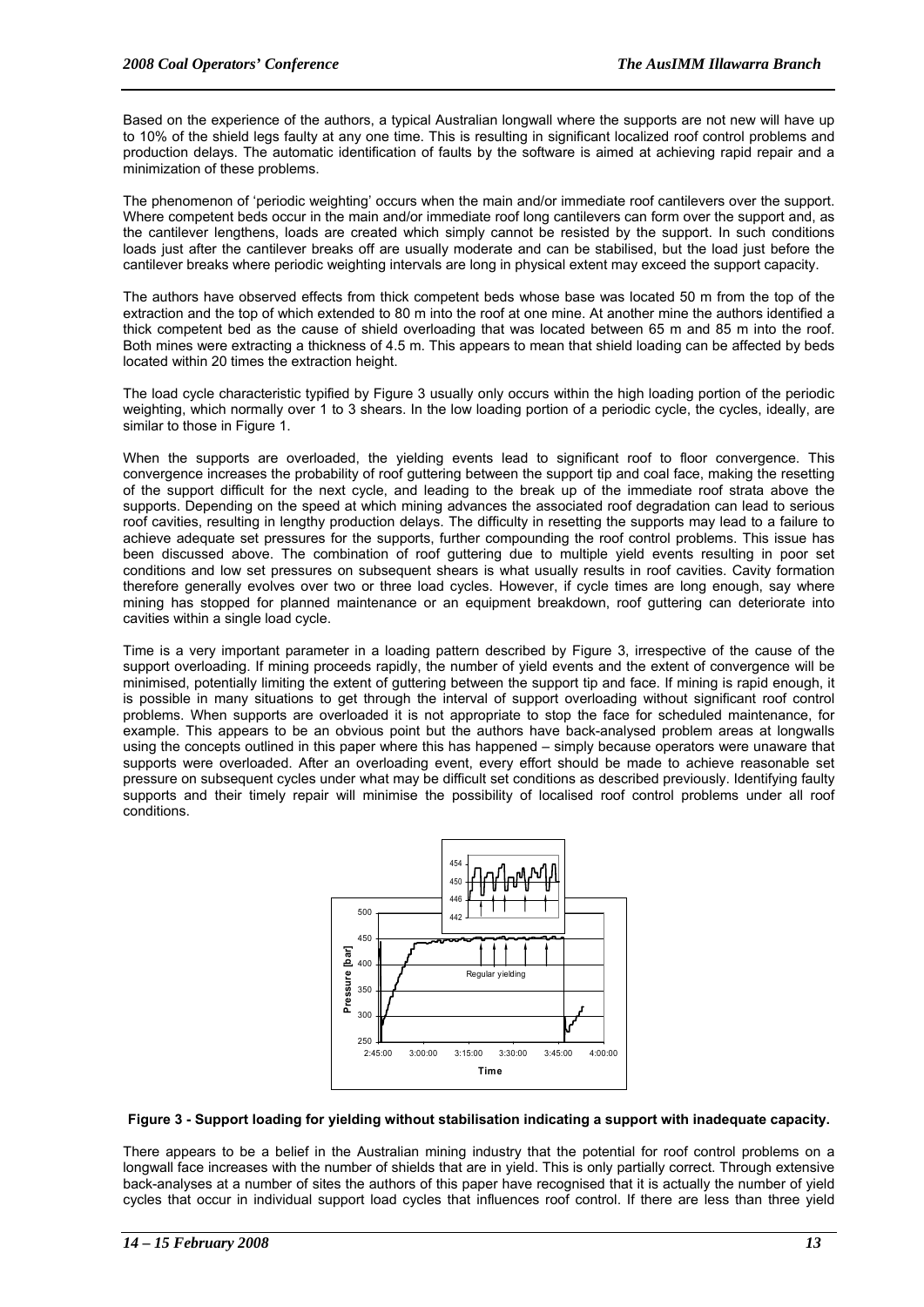events in an individual load cycle then roof degradation is seldom observed. In general fretting of the roof between the shield tip and face is observed after about three yield events and as the number of yield events increase this deteriorates into guttering and then cavities. This has been observed where only a small number of shields have been forced into overload because nearby shields were faulty and not able to carry their rated load. On the other hand no roof control problems were observed in a case study where two thirds of the shields on the face were in yield because the number of yield events in the load cycle were less than three in that particular case. Obviously more roof control problems can be expected where a large number of shields are experiencing a large number of yield events.

Because time plays such a critical role in shield-strata interaction it is often not possible to directly equate roof control problems to the causes; be they overlying strata, set pressure or maintenance related. If mining is rapid roof control problems may not develop with faulty shields, where shield set pressures are inadequate or where there are thick competent beds in the roof. But eventually cycle times will be long enough to cause roof control problems where one or more of these factors exist.

#### **Very high set pressures**

Set pressures as high as 90% of yield is not uncommon in Australian mines when automatic set is engaged and there appears to be a belief that this leads to improved roof control. The authors of this paper have never observed any problems relating to set pressures when shields are set to at least 60% of yield for shields with a support density of 100 tonnes per square meter or greater before the cut. In general the authors also have not seen any roof control problems relating to high set pressures. In some situations shields have drifted into yield but in the absence of thick competent beds in the immediate or main roof the shields usually have undergone only a single yield event and no degradation to the roof was observed. However, there are situations where very high set pressures may contribute to poorer roof conditions.

Where periodic weighting is high enough to result in periodic shield overload it may be better for set pressures to be nearer 60 % of yield than 90% (with shields of support density of 100 tonnes per square meter or above). This relates to the effect of time. If the support is set to 60% of yield then it will take much longer to get to the first yield event and for the same cycle time there will be fewer yields. Fewer yields will result in less convergence and subsequent roof degradation and it will be easier to mine through the periods of support overload. If a shield periodically has an inadequate capacity for the conditions the authors have seen no evidence that very high setting loads will stabilise the roof. The belief that very high set pressures are beneficial may have arisen when support capacities were less and set pressures close to the yield value were necessary for the set pressure to be adequate.

#### **Panel width, extraction height and seam depth**

A number of authors have concluded the need for a greater powered support capacity with increasing panel width, extraction height and depth (eg Medhurst and Reed, 2005; Frith and Creech, 1997). Nevertheless the impact of these factors on support loading is still debated. For example Barczak (2006) challenged the need for increased shield capacity in higher extraction height longwalls. The authors of this paper have also analysed a number of relatively shallow longwalls where support overload was occurring even with relatively high capacity shields. Shield loading is a complex interaction between: shield capacity and set pressure, the composition of the main and immediate roof, the presence or absence of leaking legs, extraction height, cycle time, panel width and seam depth. It has proven very difficult to isolate all these factors. The software developed by the authors that encapsulate their load cycle analysis theories now allows a rapid identification of the causes of shield loading and should facilitate a much better understanding and quantification of the different factors.

One of the factors affecting shield loading that is seldom mentioned is the effect of time. Where longwalls mine wide panels and/or thick seams this inevitably means that individual load cycles are greater than for thinner seams and narrower panels.

This will therefore lead to greater potential for roof control problems to develop at times when set pressures are inadequate, in the vicinity of faulty supports and in situations where periodic shield overload occurs. Auditing set pressures and timely repair of faults will therefore have a larger positive impact on roof control in wider panels and higher extraction heights. That is not to say that auditing set pressures and identifying leaking legs are not important for all extraction heights and panel widths.

Where shields are overloaded at or near the peak of the periodic weighting cycle, the longer cycle times associated with an increase in panel width and/or extraction height may lead to more roof control problems. The merits of increased panel width may of course offset the potential for increased roof control problems in such conditions. Nevertheless, when assessing panel width it would appear wise to understand the potential for periodic shield overload. Recognising such events will also increase in importance with an increase in panel width.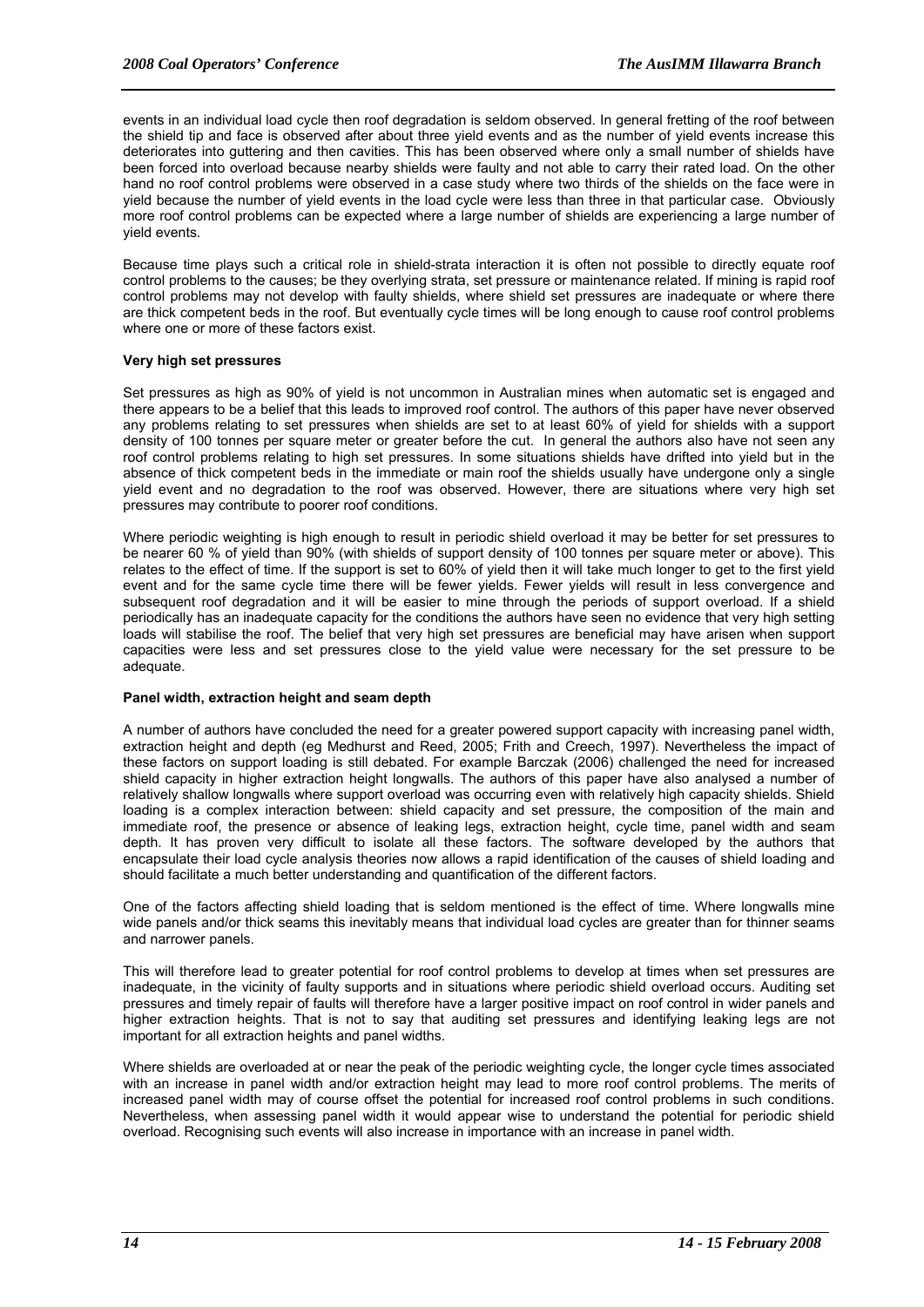#### **SHIELD CAPACITY**

Over the last 20 years hydraulic support capacities have increased significantly. For example, in 1984 the average support capacity in the US was about 450 tonnes and the maximum was about 730 tonnes (Barczak , 2006). By 2005 the average was about 800 tonnes and the maximum was 1160 tonnes. The greater canopy areas to accommodate one web back and wider supports means that support densities have not increased as much however. Most current longwall mines in Australia had a support density in the region of 100 tonnes per square meter before the cut until recently. The newer supports tend to be rated at about 115 tonnes per square meter and Moranbah North have on order 1750 tonne capacity supports with a support density of 140 tonnes per square meter. The technology is there to significantly increase support capacities still further, the current limitation apparently being the ability of the OEMs to test the supports. If the demand for higher capacity supports is there then that limitation will be overcome, but at a price.

Whilst it is true that roof control on a longwall face has improved over the years it is debatable what role support capacity alone has played in this and if further increases in capacity will lead to further improvements. Using the new concepts of load cycle analysis encapsulated in software it is now possible to answer those questions. For the first time it is now possible to rapidly differentiate between causes of roof control problems that relate to poor operation of the support, maintenance problems or those relating to strata-support interaction.

#### **SOFTWARE DEVELOPMENTS**

The commercial software being used to manipulate the pressure data that existed prior to the developments described in this paper were found to be deficient in the type of load cycle analysis proposed herein, simply because the necessary concepts for load cycle analysis had not been developed at the time of their release. Analyses of this software (Trueman et al, 2005a) concluded that they were incapable of achieving accurate load cycle delineation. Neither had they any capability for extracting the critical load cycle features essential for interpreting how supports were interacting with the roof strata or differentiating between accurate and corrupt signals. This is not to say that the software packages are not useful, merely that the potentially powerful concepts relating to load cycle analysis noted above cannot be incorporated into these programs.

Existing software used only the pressure signals. The authors' new code uses the pressure signals, DA ram and shearer positions as a minimum. Extensive manual verification of events on the longwall identified by the code has shown that the cycle identification algorithms have a very low error rate and are able to correctly reject corrupt sensor data (Trueman et al 2005b). At present, the accuracy of the code is unmatched. Other signals such as AFC and shearer power draw can be used to further increase the accuracy of load cycle identification when they are available. The code is capable of negotiating signal drop-out, which has been found to be a problem on many longwall faces, and is able to accurately track the spatial position of the face in terms of metres of retreat.

Additional algorithms were developed to extract the critical load cycle features that are essential for interpreting support-strata interaction. The following features are extracted from the accurately determined load cycle for every support leg on the face:

- map of the time weighted average pressure (TWAP)
- map of yield events
- map of the set pressures lower than a user defined threshold
- map of cycle times (time from set to release)
- map of loading rate in parts of the load cycle
- identification of when posi-set has been activated
- map of support legs not carrying their full rated load due to faults associated with yield or check valves
- map of noisy pressure sensor signals that indicate incipient sensor failure.

Extracting such features accurately is not a simple matter given the noisiness of the signals and the degree of signal corruption or loss experienced on many longwalls. Figure 3 provides a good example of the degree of difficulty in isolating yield events from the pressure signals. Elements of the code that detect such features must be very carefully designed and tested to ensure that they identify the sought-after events while rejecting pressure variations that do not represent a yield. Identifying every load cycle on every shield is likewise not a simple task.

In the first instance an "off-line" version of the code was developed in order to validate the load cycle analysis concepts and demonstrate the interpretive capabilities of the software.

#### **Validation of load cycle analysis concepts**

To use the load cycle characteristics described above with confidence as an analysis tool, they had first to be validated. It had to be shown that the characteristic pressure-time profiles described above do indeed exist in real mining conditions and the anticipated roof control conditions associated with each do in fact occur. A comprehensive assessment of the load cycle analysis concept at a range of specifically selected longwall mines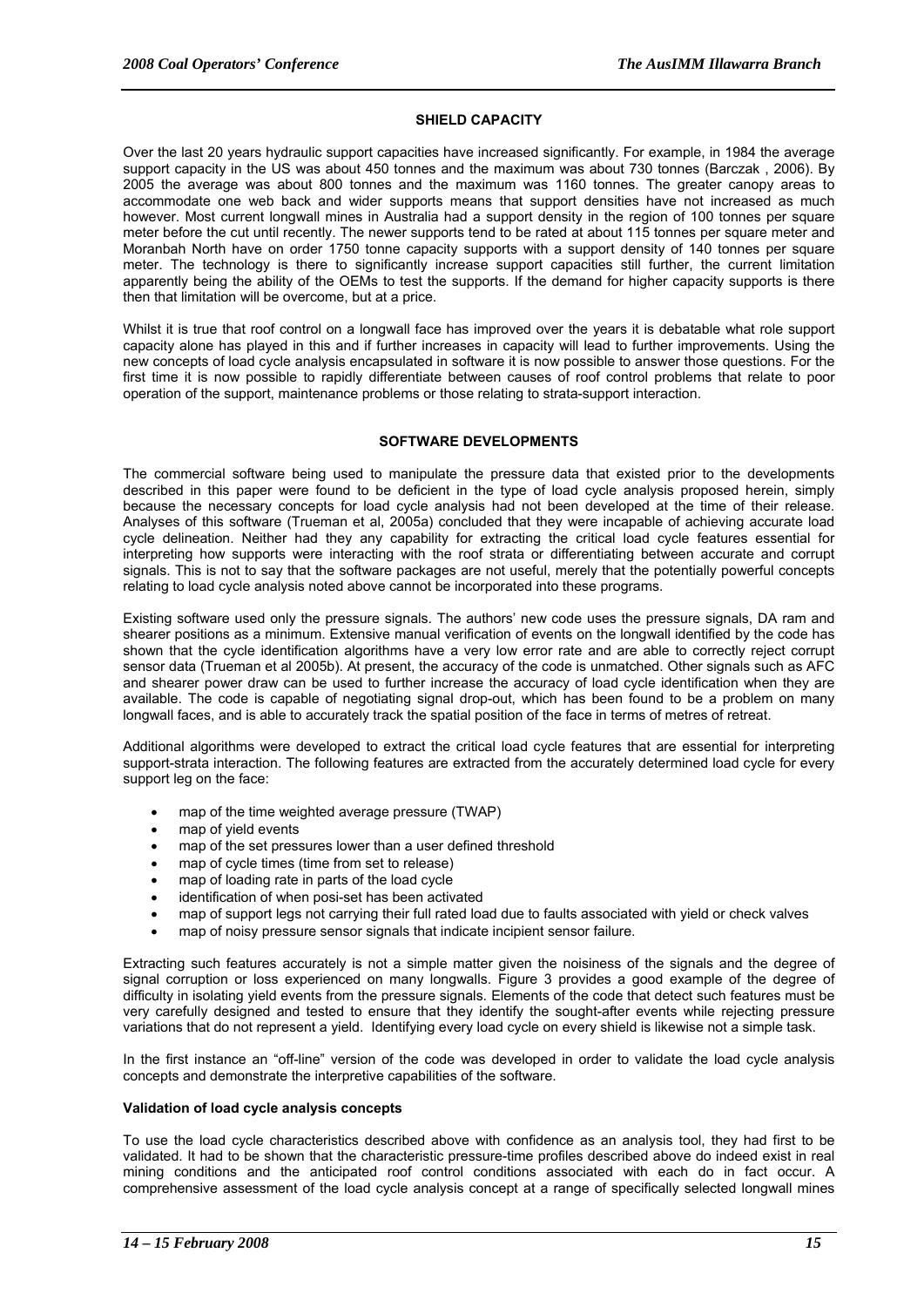allowed for such a verification process. Validation revealed excellent correlation between the roof control conditions predicted to be associated with each cycle type and the actual roof control conditions.

The research relied upon analysis of support loading cycles for every support across the face over a total advance at all the mines in excess of 2 km. Approximately 700,000 loading cycles were analysed. This analysis was made possible by development of the new software described above.

#### **Analysis of spatial roof support loading patterns "off-line"**

In addition to permitting the validation of the load cycle concepts developed by the authors, the new software has been used to assess support strata interaction, allowing rapid adaptation of mining strategies and set pressures for optimal roof control and maintenance scheduling. The current capabilities of the software are illustrated from an example. Data that was made available on support loading at Mine A between the 10<sup>th</sup> July and  $7<sup>th</sup>$  August 2005 was run through the software. An interpretation of the support-strata interaction for this period was made using the outputs generated by the software.

The data are presented as maps in which the x-axis is the leg number counting from the left (tailgate end) of the longwall face which is on the left hand side of the diagrams. The y-axis is the shear number in the direction of mining and is therefore proportional to mining advance.

The plotted value is the value of the variable of interest and it is usually coded by colour. Figure 4 is the TWAP (bar) for the period analysed; the plot has been converted to monochrome for printing. The monochrome printing unfortunately makes the interpretation of the support strata interaction difficult, which is not the case with the colour coded maps.



**Figure 4 - TWAP (left) and number of yield events for July 10th- August 7th inclusive.** 

The white regions in the TWAP plot indicate the regions where the sensor signals from the face were absent or so badly corrupted that no useful information could be extracted. The predominant cause of the white regions (>95%) is the simple absence of sensor signals.

The overloading of supports is indicated by the supports going into yield and continuing to yield without stabilisation throughout the support cycle. The number of yield events in a loading cycle is a good indicator of the intensity of overloading when cycles are all of similar time duration. Supports that have undergone yield events are also identified in the right hand plot of Figure 4. Some supports have had more than 10 yield events within the cycle.

Multiple yield cycles correspond to supports that continued to yield throughout the cycle and were therefore overloaded; i.e. they had inadequate capacity for the conditions. The number of yield events is influenced by the cycle time in addition to the intensity of loading, indicating that time is a critical component in assessing supportstrata interaction on a longwall. The yielding patterns generally coincide with the high TWAP regions on Figure 4. In terms of strata support interaction there is a very big difference, however, between a heavily loaded support and an overloaded support. Assessing that the support is overloaded is not possible from TWAP alone.

The left of Figure 5 is a map of supports showing the set pressures lower than a user defined threshold and the right maps the cycle time for the shear. In this case, we have chosen 40% of yield as the threshold. This image is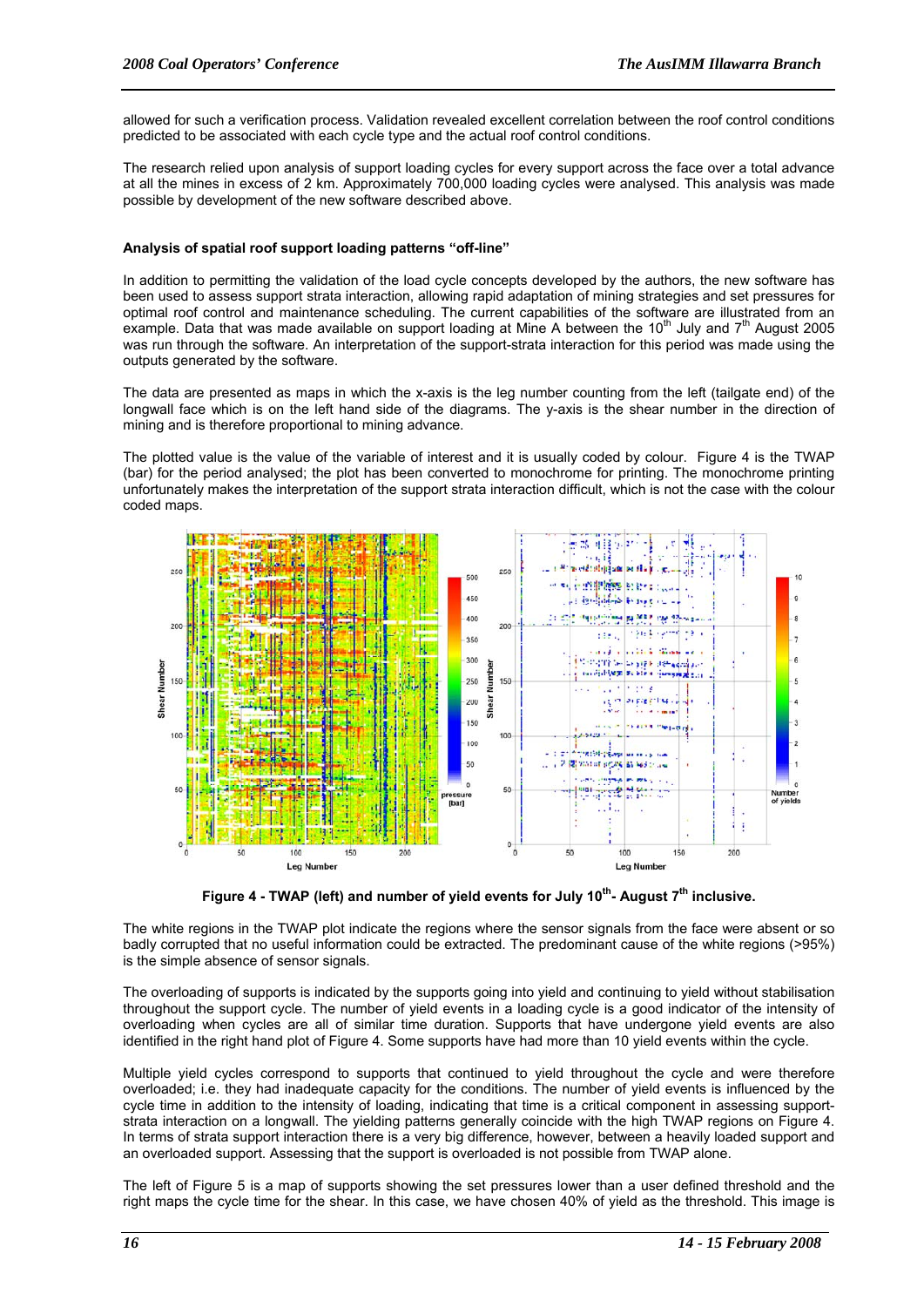intended to reveal the regions of the face in which set pressure is regarded as being too low for the conditions. The reason for the low set pressure may be that the set pressure could not be achieved due to roof damage and debris on the canopy under positive set regulation or that the overriding of positive set for the face and the use of manual setting for the face did not achieve the usual set pressures. Low set pressures often follow regions where supports have been heavily loaded, particularly if cycle times are long during periods of overloading. However, in some cases adequate set pressures can be achieved with extra effort and care. The software can be used to audit shield operation and allows Engineers to give

feedback and guidance to operators. Prior to the development of the software this could only be done by very time consuming and tedious checking of the pressure-time record.

The multiple yield and low set pressure maps also show up faulty supports. For example at about leg 185 the leg is shown to be yielding every load cycle (refer to multiple yield map, Figure 4). An adjacent leg is shown to have a very low set pressure on every load cycle (low set map, Figure 5) indicating a fault. Minor roof control problems were encountered in this area of the face from time to time, particularly during long cycle times and towards the peak of the periodic weighting. However, a separate algorithm has been developed to automatically delineate faulty legs.



**Figure 5 - Supports having a set pressure below 180 bar (left) and cycle time (set to release) for the supports (right).** 

The four images were used to deduce much of the support-strata interaction throughout the region where analyses were carried out. Feedback from mine personnel indicated that an accurate assessment of what had happened on the longwall face during the period of analysis could be made from these maps.

After mining about 45 shears periodic weighting can be observed on the TWAP and yield maps. There was some evidence of minor overloading of supports and in some cases low set pressures immediately following periods of high periodic weighting up to shear 210. Roof control problems with relatively minor delays were reported by the mine after these periods of support overloading. From about shear 210, the intensity of the periodic weighting started to increase. Overloading of a number of supports occurred in an approximately 3 hour cycle at around shear 210. There is evidence of low set pressures on both the TWAP and low set pressure maps after mining through this period of heavy weighting. Production delays due to roof control issues were reported by the mine.

Another relatively heavy loading occurred at around shear 242 where again a number of supports can be observed to be overloaded on the multiple yield map. Mining continued rapidly through this weighting event. A scattering of supports were observed to have too low a set pressure after this but far fewer than for the previous weighting event. Time was used effectively to negotiate successfully through this weighting event and achieving adequate set pressures in subsequent cycles also aided roof control.

A further weighting event where a number of supports became overloaded occurred around shear 256. There were two relatively long cycles of about 7 hours duration each during this weighting. It would be anticipated that cycles with a duration of about 7 hours could result in roof control problems when supports are so heavily loaded. Long cycles and data loss can be observed from about shear 260. Significant production delays were reported by the mine due to roof control problems.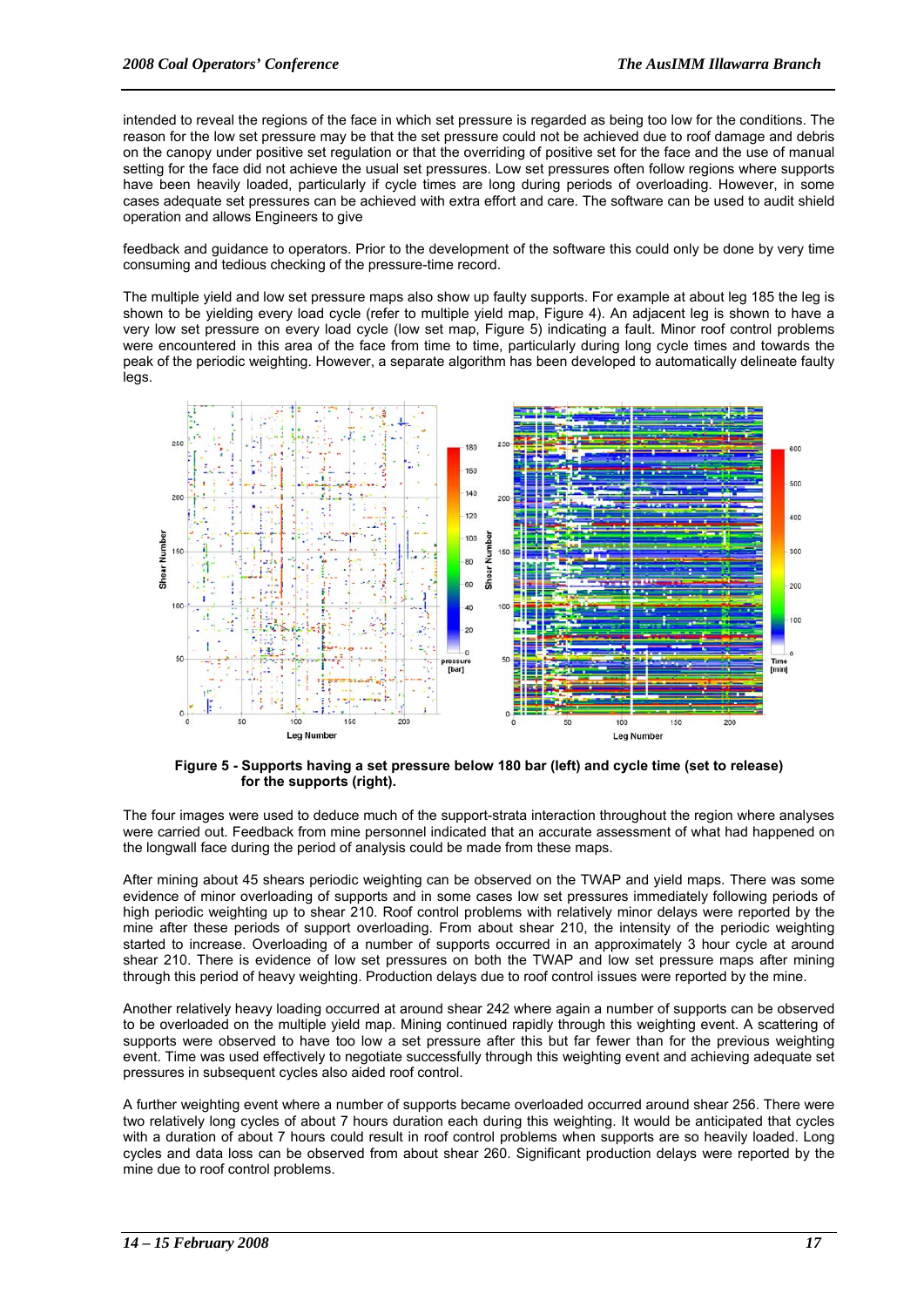Additionally, 29 legs on the face were identified by the software as having faulty yield or check valves during the period of analysis. Localised roof control problems were reported to occur periodically in the vicinity of some of these supports. More roof control problems were observed in the vicinity of these supports close to the peak of the periodic weighting and where cycle times were long.

The ability to identify supports that were being periodically overloaded rather than just heavily loaded, the identification of faulty legs and the set pressures being achieved for every load cycle, gave considerable insight to the mine staff as to the causes of the strata control problems that they had been experiencing and we were able to suggest mining strategies

to mitigate the problems. Subsequently, when it was observed that support loading was intense, every effort was made to mine as quickly as possible, thus minimising the number of yield events and the amount of convergence. Every effort was also made to ensure adequate set pressures were maintained during subsequent shears during or after an overloading event. In this way the mine was able to subsequently successfully negotiate several overloading events, whereas previously significant delays to production had been experienced due to roof cavities. Identification of faulty support components reduced the incidence of localised roof control problems.

Although the "off-line" version of the code was useful in identifying the causes of roof control problems and understanding how to mitigate or avoid them, the real interest for the mine was an "on-line" version where analysis is possible in near real time. It is difficult from observations alone to differentiate between heavy loading and overloading, which supports have too low a set pressure for the conditions and which supports are faulty. For that reason the code was further developed in order to provide the required real time response.

#### **Real time analysis**

The switch to real time analysis from the off-line work that was done previously posed new challenges. The code that carries out the data analysis has been repackaged into libraries whose interface must be exposed to the graphical user interface (GUI) that the operator will use to configure the system and monitor the analysis results. The system relies on a server delivering data, principally from the longwall face computer, to a database server. A database application fetches blocks of data on a regular basis and passes them to the analysis routines which process the new information. The GUI also displays various forms of live data.

In one sense, the events on the longwall take place slowly; a longwall having one hundred supports is about 200 meters long and, depending on the thickness of the seam, cutting a web of coal requires somewhat less than one hour, if all goes well. However, the longwall is a busy place given that there are 200 cylinders to monitor and within which to maintain pressure and the actions of pushing the AFC or pulling up the support should be done as quickly as possible. It does not take many seconds to push the AFC and releasing, pulling and resetting the support can take place in a matter of seconds. To ensure that all events taking place on the longwall are logged as they happen a logging cycle every 20 seconds or faster is required. Joy and DBT longwalls have different methods of logging. The resulting flow of data, in addition to the control signals needed to keep the wall operating, is substantial, but manageable.

A schematic of the online system is shown in Figure 6. Data is collected from the face via a server that is provided by the longwall manufacturer. The data is stored in a database server, which is queried periodically by the GUI. Once sufficient new data are available for an analysis, the new set is sent to the 'analysis engine' for processing. On completion, a new result set is passed back to the graphical user interface for display in the familiar formats described above. The results are archived in the database for later retrieval.



**Figure 6 - On-line software schematic**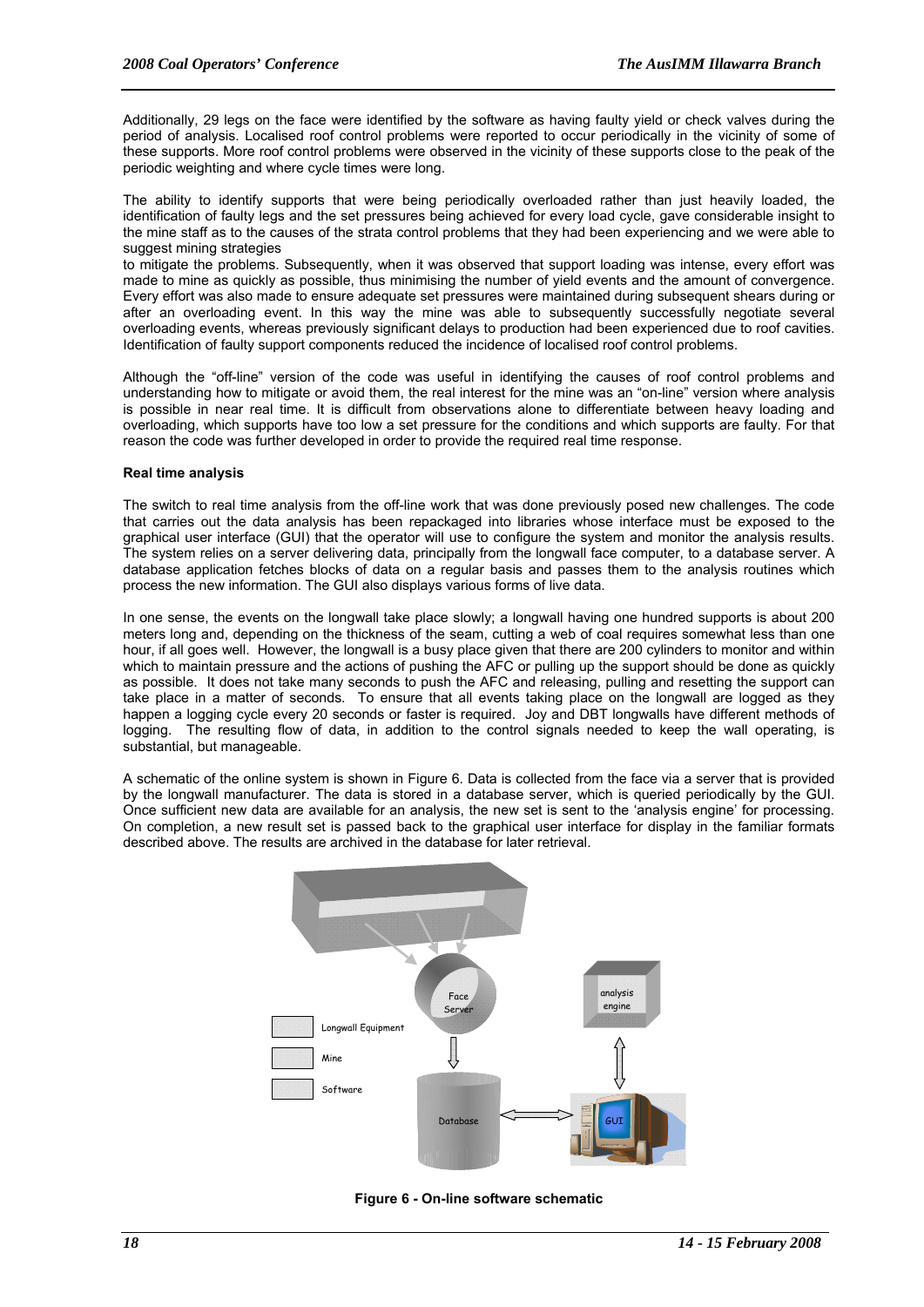The manner of presentation of the data to the longwall operators in real time follows the format that we found to be successful in our off-line code, with additions. Figure 7 is a screen dump of the control panel, showing TWAP and in the top right hand corner a map of the instantaneous pressures. Colour is used as a third dimension, as with our off-line code. All the different map types can be called up and historical data can also be presented. The instantaneous pressure map is a new development over the off-line code and gets over the problem of the fact that the analysed data is at least one shear behind because a load cycle needs to end before it can be analysed. This limitation is being addressed and with further developments analyses will be possible within the current shear before it ends. The method of presentation of the instantaneous pressures is shown in such a way that it is easy to interpret what is occurring on all supports across the face at a glance. The sloping blue lines for example are releases for the next load cycle. The cursor can be placed at any point on any of the maps and actual data, such as the pressure, are shown.



#### **Figure 7 - Control panel, in this case showing TWAP on the main screen and instantaneous pressures top right**

The system also displays a vertical colour scale which permits the translation of the colours to numerical values of the variable being displayed. In general, low values of a variable are cool colours with the higher values shown in hot colours. For example, pressures above about 400 bar will be a hot orange or red and high numbers of yield events will also be red. Once a user is familiar with the standard colour scales for each type of display, the colour bar can be turned off.

A report is generated of the percentage of time during a user defined period that identified problems (leaking leg, failing gauge, failed gauge, failed ram sensor) occurred; Figure 8.

A shearer production breakdown report is also generated for each shear (start and end time, duration of shear, percentage of total time productive, time cutting, flitting and parked); Figure 9.

Further developments are occurring to move from a Beta test version to a full release version of the software and extend its functionality so that it can be used on any longwall and analysis can be carried out in the current shear without waiting for it to be completed.

#### **CONCLUSIONS**

A load cycle characteristic concept has been developed aimed at quantifying longwall shield-strata interaction and has been encapsulated into off-line and on-line software. The concept has been validated by extensive analysis of about 700,000 support load cycles covering more than 2 km of mining advance at five different mines. The load cycle analysis concepts are a major breakthrough in understanding the interaction between a longwall shield and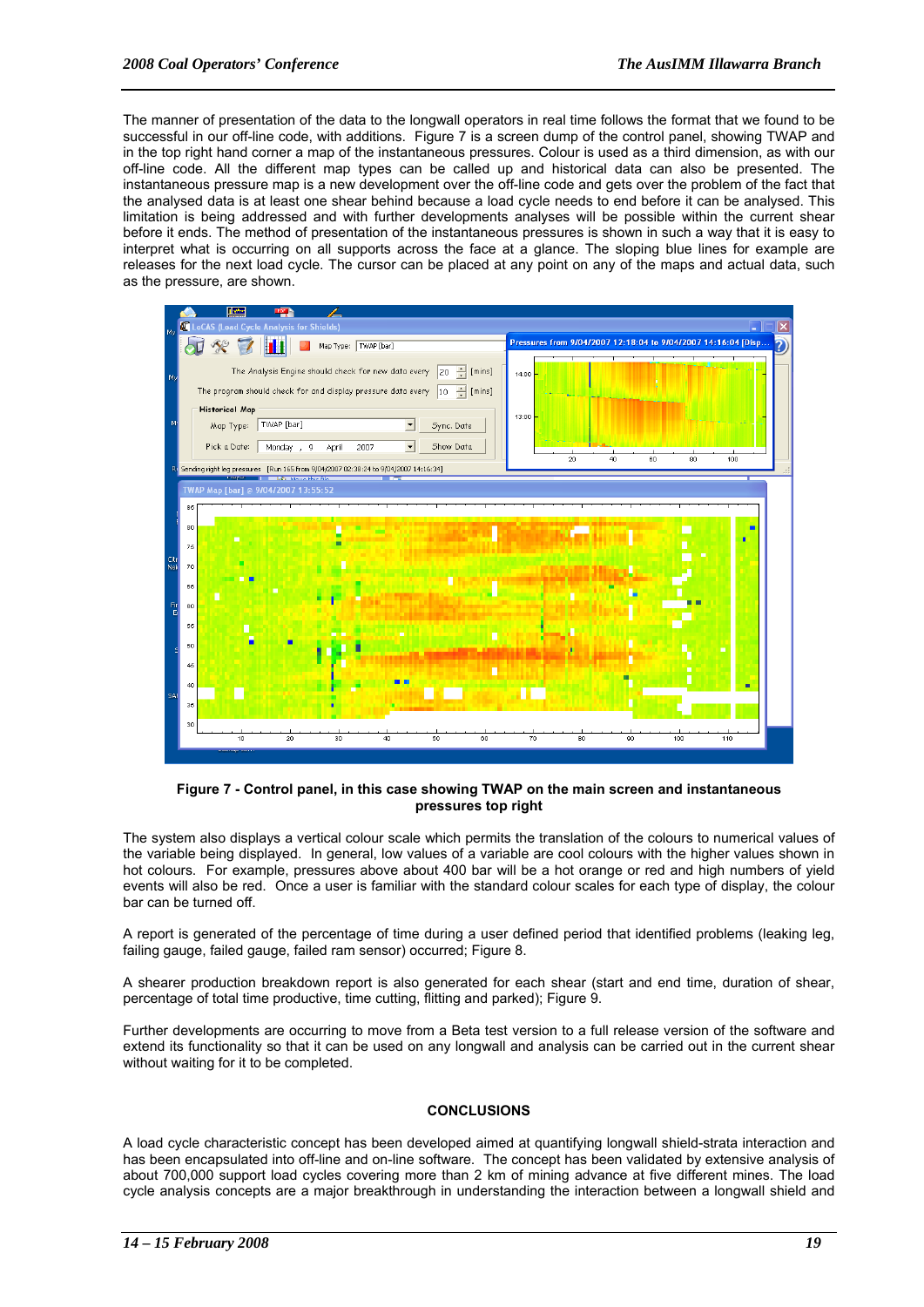the surrounding strata. Before these concepts were developed the pressure signals were largely unused, simply because of a poor understanding of what they meant in terms of support-strata interaction or for that matter the integrity of the support. The encapsulation of the concepts into software enables a rapid evaluation of the causes of

| Eleg Status Report [Percentage Effected Over Selected Period] |                               |                                                 |                |                      | $\Box$                   |
|---------------------------------------------------------------|-------------------------------|-------------------------------------------------|----------------|----------------------|--------------------------|
| 9/04/2007<br>From:<br>9/04/2007<br>To:<br>Sync. Date          | C Shearer Productivity Report | Generate Report<br>Write CSV File<br>Clear Data |                |                      |                          |
| Leg ID                                                        | Leaking                       | Failing Gauge                                   | Failed Gauge   | Failed Ram<br>Sensor |                          |
| 001L                                                          |                               |                                                 |                | 12                   |                          |
| 001R                                                          |                               |                                                 |                | 12                   |                          |
| 002L                                                          | $\overline{4}$                |                                                 |                | 12                   |                          |
| 002R                                                          |                               |                                                 |                | 12                   |                          |
| 003L                                                          |                               |                                                 |                | 12                   |                          |
| 003R                                                          |                               |                                                 |                | 12                   |                          |
| 004L                                                          | 8                             |                                                 |                | 12                   |                          |
| 004R                                                          |                               |                                                 |                | 12                   |                          |
| 005L                                                          | 4                             | $\overline{4}$                                  | 4              | 8                    |                          |
| 005R                                                          | 4                             | $\overline{4}$                                  | 4              | 8                    |                          |
| 006L                                                          | $\overline{4}$                |                                                 |                |                      |                          |
| 007L                                                          | $\overline{4}$                |                                                 |                |                      |                          |
| 008L                                                          | 8                             |                                                 |                |                      |                          |
| 009L                                                          |                               |                                                 | $\overline{4}$ | 8                    |                          |
| 009R                                                          |                               |                                                 | $\overline{4}$ | 8                    |                          |
| 010R                                                          | $\overline{4}$                |                                                 |                |                      |                          |
| 011L                                                          | $\overline{4}$                |                                                 |                |                      |                          |
| 012R                                                          |                               |                                                 | 4              |                      |                          |
| 013L                                                          |                               | 8                                               |                |                      |                          |
| لمصدم                                                         |                               |                                                 |                |                      | $\overline{\phantom{a}}$ |

#### **Figure 8 - Report on potential faults on individual legs**

|         |               | <b>B.</b> Shearer Productivity Report |                              |                               |                    |                    |                   |                           |            |             | $ \Box$ $\times$        |
|---------|---------------|---------------------------------------|------------------------------|-------------------------------|--------------------|--------------------|-------------------|---------------------------|------------|-------------|-------------------------|
|         |               |                                       |                              |                               |                    |                    |                   |                           |            |             |                         |
|         | From:         | $\overline{\phantom{a}}$<br>9/04/2007 | 00:00<br>$\vert \cdot \vert$ | C Leg Status Report           |                    | Generate Report    |                   |                           |            |             |                         |
|         |               | $\overline{ }$                        | 23:59<br>$\vert \cdot \vert$ | 6 Shearer Productivity Report |                    | Write CSV File     |                   |                           |            |             |                         |
|         | To:           | 9/04/2007                             |                              |                               |                    |                    |                   |                           |            |             |                         |
|         |               | Sync. Date                            |                              |                               |                    | Clear Data         |                   |                           |            |             |                         |
|         |               |                                       |                              |                               |                    |                    |                   |                           |            |             |                         |
|         | Shear<br>$\#$ | Web Depth<br>[ <sub>m</sub> ]         | Retreat [m]                  | <b>Start Time</b>             | End Time           | Duration<br>[mins] | Productive<br>[%] | Cum.<br>Productive<br>[%] | Cut [mins] | Flit [mins] | Parked on<br>Cut [mins] |
| ٠       | 74            | 0.800                                 | 0.80                         | 9/04/2007 0:28:14             | 9/04/2007 1:13:14  | 45                 | 66.7              | 66.7                      | 18         | 12          | 10                      |
|         | 75            | 0.805                                 | 1.61                         | 9/04/2007 1:15:04             | 9/04/2007 1:59:04  | 44                 | 70.5              | 68.5                      | 19         | 12          | 7                       |
|         | 76            | 0.800                                 | 2.41                         | 9/04/2007 2:01:24             | 9/04/2007 2:37:24  | 36                 | 83.3              | 72.8                      | 18         | 12          | 0                       |
|         | 77            | 0.810                                 | 3.22                         | 9/04/2007 2:38:24             | 9/04/2007 3:40:24  | 62                 | 46.8              | 64.2                      | 18         | 11          | $\mathbf{1}$            |
|         | 78            | 0.800                                 | 4.02                         | 9/04/2007 3:43:04             | 9/04/2007 4:17:04  | 34                 | 85.3              | 67.4                      | 18         | 11          | $\Omega$                |
|         | 79            | 0.805                                 | 4.82                         | 9/04/2007 4:19:24             | 9/04/2007 4:50:24  | 31                 | 90.3              | 70.2                      | 17         | 11          | $\Omega$                |
|         | 80            | 0.805                                 | 5.63                         | 9/04/2007 4:52:44             | 9/04/2007 5:36:44  | 44                 | 65.9              | 69.6                      | 18         | 11          | 12                      |
|         | 81            | 0.805                                 | 6.43                         | 9/04/2007 5:39:34             | 9/04/2007 6:12:34  | 33                 | 90.9              | 71.7                      | 18         | 12          | $\mathbf{1}$            |
|         | 82            | 0.805                                 | 7.23                         | 9/04/2007 6:14:54             | 9/04/2007 9:51:54  | 217                | 16.1              | 49.6                      | 19         | 16          | 16                      |
|         | 83            | 0.805                                 | 8.04                         | 9/04/2007 9:53:34             | 9/04/2007 10:55:34 | 62                 | 41.9              | 48.8                      | 19         | 7           | з                       |
|         | 84            | 0.805                                 | 8.84                         | 9/04/2007 10:57:14            | 9/04/2007 11:35:14 | 38                 | 92.1              | 51.4                      | 19         | 16          | 0                       |
|         | 85            | 0.805                                 | 9.65                         | 9/04/2007 11:38:14            | 9/04/2007 12:23:14 | 45                 | 80.0              | 53.3                      | 20         | 16          | 5.                      |
|         | 86            | 0.805                                 | 10.46                        | 9/04/2007 12:25:14            | 9/04/2007 13:27:14 | 62                 | 53.2              | 53.3                      | 19         | 14          | 23                      |
|         | 87            | 0.805                                 | 11.26                        | 9/04/2007 13:29:34            | 9/04/2007 14:20:34 | 51                 | 66.7              | 54.1                      | 18         | 16          | 1                       |
|         | 88            | 0.805                                 | 12.07                        | 9/04/2007 14:23:24            | 9/04/2007 15:07:24 | 44                 | 81.8              | 55.5                      | 18         | 18          | $\overline{2}$          |
|         | 89            | 0.805                                 | 12.87                        | 9/04/2007 15:09:24            | 9/04/2007 15:56:24 | 47                 | 78.7              | 56.8                      | 19         | 18          | 5                       |
|         | 90            | 0.805                                 | 13.68                        | 9/04/2007 15:58:24            | 9/04/2007 16:46:24 | 48                 | 77.1              | 57.8                      | 20         | 17          | 5                       |
|         | 91            | 0.800                                 | 14.48                        | 9/04/2007 16:47:54            | 9/04/2007 17:34:54 | 47                 | 83.0              | 59.0                      | 21         | 18          | $\overline{4}$          |
|         | 92            | 0.805                                 | 15.28                        | 9/04/2007 17:35:24            | 9/04/2007 18:16:24 | 41                 | 87.8              | 60.1                      | 20         | 16          | $\mathbf{1}$            |
|         | 93            | 0.810                                 | 16.09                        | 9/04/2007 18:18:04            | 9/04/2007 20:31:04 | 133                | 23.3              | 55.9                      | 19         | 12          | 28                      |
|         | 94            | 0.805                                 | 16.90                        | 9/04/2007 20:32:24            | 9/04/2007 21:06:24 | 34                 | 88.2              | 56.8                      | 18         | 12          | $\circ$                 |
|         | 95            | 0.800                                 | 17.70                        | 9/04/2007 21:08:14            | 9/04/2007 21:44:14 | 36                 | 86.1              | 57.7                      | 19         | 12          | $\mathbf{1}$            |
| $\vert$ |               |                                       |                              |                               |                    |                    |                   |                           |            |             | $\mathbf{r}$            |

| Figure 9 - Screen dump of shearer production report |  |
|-----------------------------------------------------|--|
|-----------------------------------------------------|--|